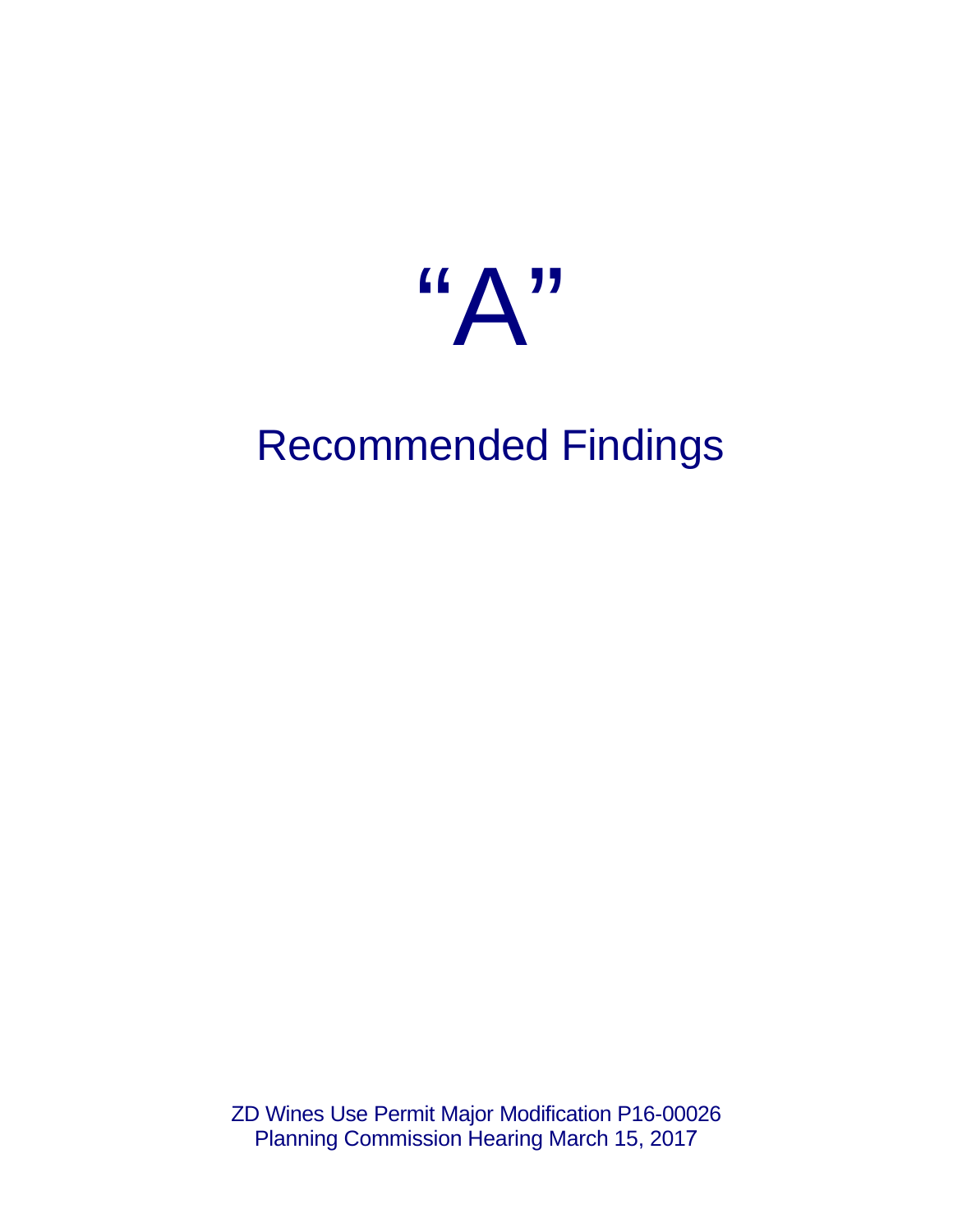### **PLANNING COMMISSON HEARING – MARCH 15, 2017 RECOMMENDED FINDINGS**

### **ZD WINES USE PERMIT MODIFICATION #P16-00026-MOD 8383 Silverado Trail, Napa, CA 94558 APN: 030-200-005**

### **ENVIRONMENTAL DETERMINATION:**

The Planning Commission (Commission) has received and reviewed the proposal pursuant to the provisions of the California Environmental Quality Act (CEQA), and finds that:

- 1. The proposed project is categorically exempt from CEQA pursuant to State CEQA Guidelines Section 15301 Class 1 (Existing Facilities) consisting of the operation, repair, maintenance, permitting, leasing, licensing or minor alteration of existing public or private structures, facilities, mechanical equipment, or topographical features, involving negligible or no expansion of use beyond that existing at the time of the lead agency's determination
- 2. The proposed project is categorically exempt from CEQA pursuant to Napa County's Local Procedures for Implementing CEQA Appendix B under Class 1, Existing Facilities [Local CEQA Guidelines, Appendix B, Section (1) (a) which identifies an exemption for existing roads, streets, highways, bicycle and pedestrian paths, and appurtenant facilities. Repair, maintenance, reconstruction, replacement and minor expansion including, but not limited to: (a) reconstructing, resurfacing and/or seal coating of the pavement.
- 3. The project site is not included on a list of hazardous materials sites compiled pursuant to Government Code Section 65962.5.

## **USE PERMIT REQUIRED FINGINGS:**

The Commission has reviewed the use permit request in accordance with the requirements of the Napa County Code Section 18.124.070 and makes the following findings. That:

4. The Commission has the power to issue a use permit under the zoning regulations in effect as applied to the property.

Analysis: The project is consistent with AP (Agricultural Preserve) zoning district regulations. A winery (as defined in Napa County Code Section 18.08.640) and uses in connection with a winery (see Napa County Code Section 18.16.030) are permitted in an AP zoned district with an approved use permit. The project complies with the requirements of the Winery Definition Ordinance (Ord. No. 947, 1990) and the remainder of the Napa County Zoning Ordinance (Title 18, Napa County Code) as applicable.

5. The procedural requirements for a use permit set forth in Chapter 18.124 of the Napa County Code (Use Permits) have been met.

Analysis: The use permit modification application has been filed, noticed and public hearing requirements have been met. The hearing notice was posted on March 3, 2017 and copies were forwarded to property owners within 1000 feet of the subject parcel and all other interested parties.

6. The granting of the use permit, as conditioned, will not adversely affect the public health, safety or welfare of the County of Napa.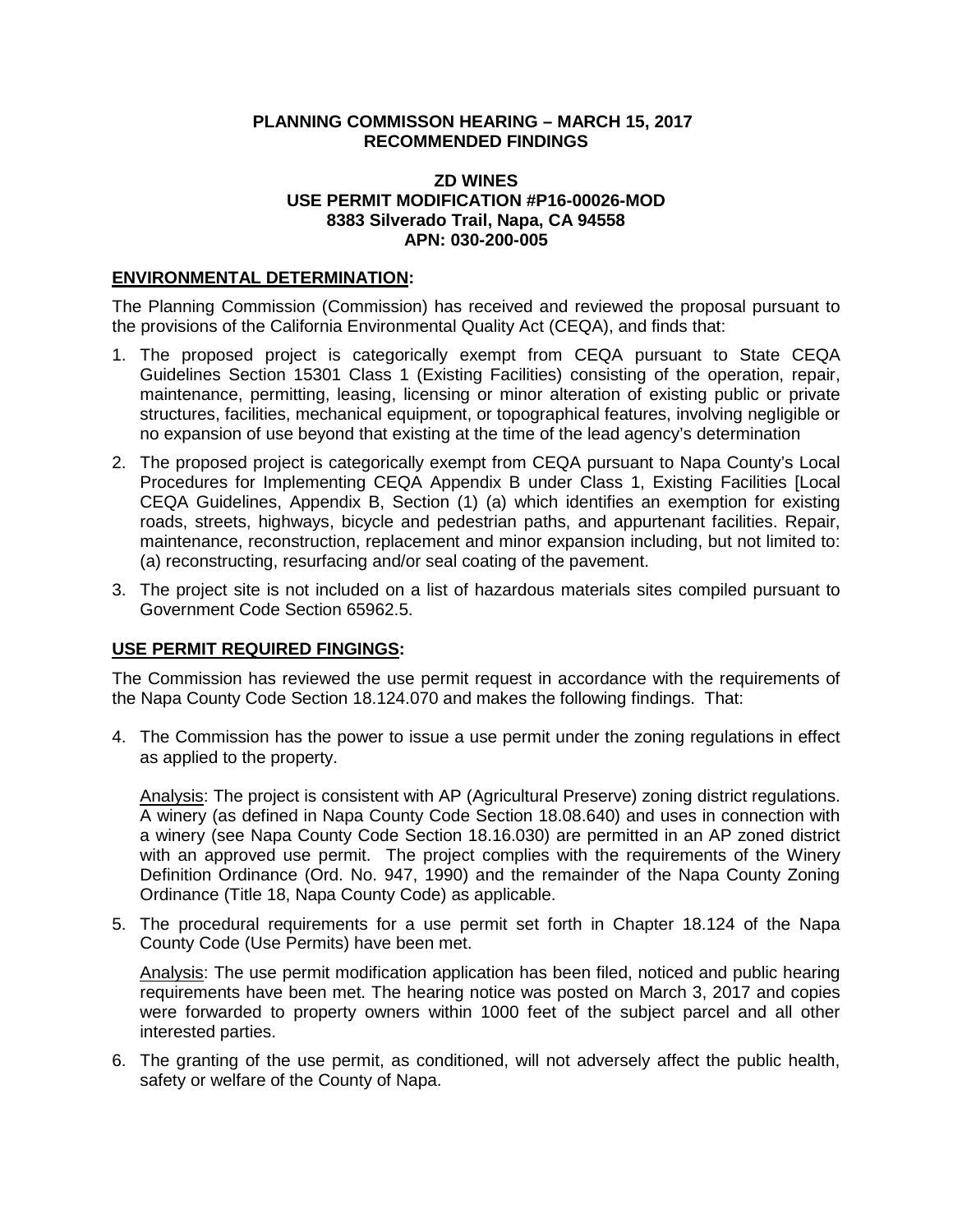Analysis: Various County departments have reviewed the project and commented regarding water, waste water disposal, traffic and access, and fire protection. Conditions are recommended which will incorporate these comments into the project to assure the ongoing protection of the public health, safety and welfare.

7. The proposed use complies with applicable provisions of the Napa County Code and is consistent with the policies and standards of the Napa County General Plan.

Analysis: The proposed use complies with applicable provisions of the Napa County Code and is consistent with the policies and standards of the Napa County General Plan. The project complies with the requirements of the AP zoning District. The Winery Definition Ordinance (WDO) was established to protect agriculture and open space and to regulate winery development and expansion in a manner that avoids potential negative environmental effects. The project complies with the requirements of the Winery Definition Ordinance (Ord. No. 947, 1990) and the applicable provisions of the Napa County Zoning Ordinance (Title 18, Napa County Code).

This proposal is consistent with the *Napa County General Plan 2008*. The subject parcel is located on land designated Agriculture, Watershed and Open Space (AWOS) on the County's adopted General Plan Land Use Map. This project is comprised of an agricultural processing facility (winery), along with wine storage, bottling, and other WDO-compliant accessory uses as outlined in and limited by the approved project scope. (See Attachment 'B", Conditions of Approval) These uses fall within the County's definition of agriculture and thereby preserve the use of agriculturally designated land for current and future agricultural purposes.

General Plan Agricultural Preservation and Land Use Goal AG/LU-1 guides the County to "preserve existing agricultural land uses and plan for agriculture and related activities as the primary land uses in Napa County." General Plan Agricultural Preservation and Land Use Goal AG/LU-3 states the County should, "support the economic viability of agriculture, including grape growing, winemaking, other types of agriculture, and supporting industries to ensure the preservation of agricultural lands."

As approved here, the use of the property for the "fermenting and processing of grape juice into wine" (NCC Section 18.08.640) supports the economic viability of agriculture within the county consistent with General Plan Agricultural Preservation and Land Use Policy AG/LU-4 ("The County will reserve agricultural lands for agricultural use including lands used for grazing and watershed/ open space…"). Policy AG/LU-8 also states, "The County's minimum agricultural parcel sizes shall ensure that agricultural areas can be maintained as economic units and General Plan Economic Development Policy E-1 (The County's economic development will focus on ensuring the continued viability of agriculture…). Approval of this project furthers these key goals.

The General Plan includes two complimentary policies requiring that new wineries, "…be designed to convey their permanence and attractiveness." (General Plan Agricultural Preservation and Land Use Policy AG/LU-10 and General Plan Community Character Policy CC-2). The existing winery, to the extent that it is publicly visible, conveys permanence and attractiveness.

Agricultural Policy AG/LU-13 of the County General Plan recognizes wineries, and any use clearly accessory to a winery, as agriculture. The Land Use Standards of the General Plan Policy AG/LU-20 list the processing of agricultural products as one of the general uses recognized by the AR land use designations. The proposed project allows for the